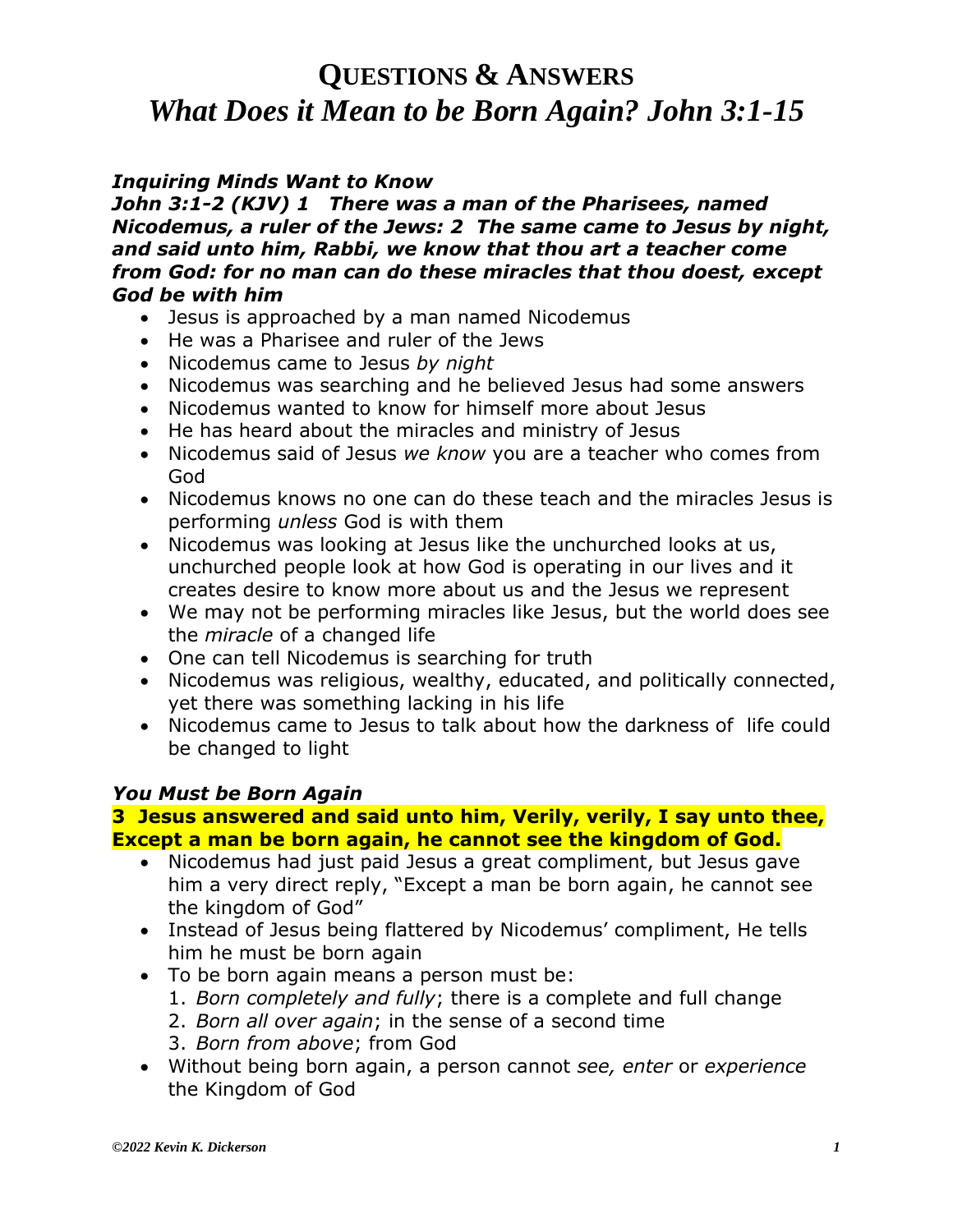• Being born again is not a "physical: birth, it's a *spiritual* birth

### *What Being Born Again is Not*

- Many people equate being born again with a lot of things, but if there is not spiritual rebirth, you are *not* born again
- *Accepting portions of scripture as "true" does not make you born again*
	- o Many people who are spiritually lost know and believe a lot about the Bible
- *Making some external changes does not make you born again*
	- o Improving your behavior, coming to church or stopping smoking are good things, but because you're doig them does equal being born again
- *Good moral conduct does not make you born again* 
	- o Being a good person is not equal to being a Christian
- *Doing good deeds will not make you born again*
	- $\circ$  It is a good thing to be nice, helpful, kind; even generous, but works do not save us
- *Doing religious things does not make you born again*
	- o We all know "churchy", hyper spiritual people, but their actions do not mean they have a relationship with God

### *Spiritual Birth*

*4 Nicodemus saith unto him, How can a man be born when he is old? can he enter the second time into his mother's womb, and be born? 5 Jesus answered, Verily, verily, I say unto thee, Except a man be born of water and of the Spirit, he cannot enter into the kingdom of God. 6 That which is born of the flesh is flesh; and that which is born of the Spirit is spirit. 7 Marvel not that I said unto thee, Ye must be born again. 8 The wind bloweth where it listeth, and thou hearest the sound thereof, but canst not tell whence it cometh, and whither it goeth: so is every one that is born of the Spirit.* 

- Nicodemus was confused, he asked Jesus, "How can a man be born when he is old?
- Nicodemus didn't realize Jesus was speaking *spiritually*
- Jesus explained to Nicodemus what *born again* means  $\circ$  It is being born of water and of the Spirit
- Being born again is required if a person expects to enter the Kingdom of God
	- $\circ$  Jesus repeats without being born again, we can't enter the Kingdom of God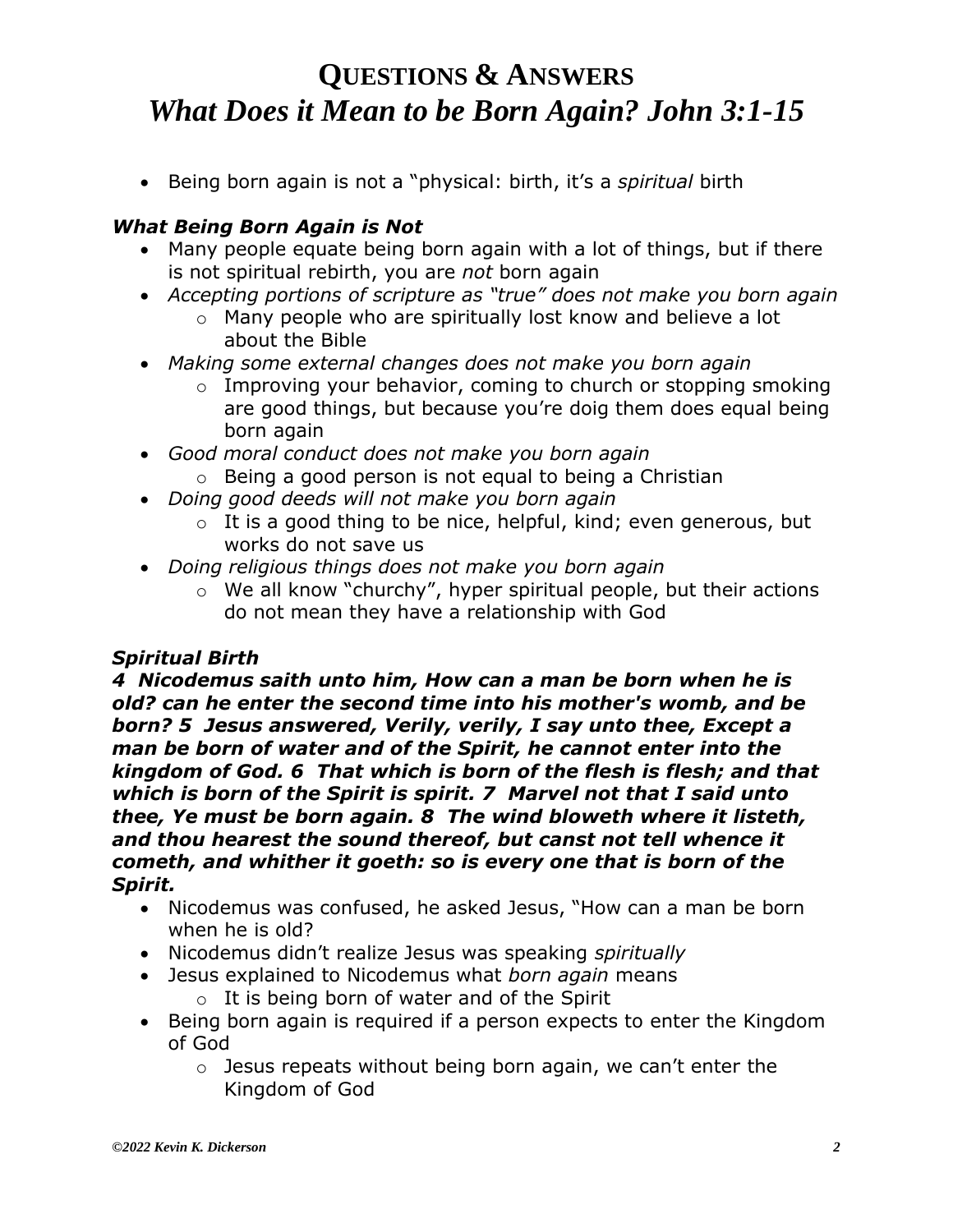- Being born again is *spiritual*, not physical
	- o To enter God's Kingdom, we must be born physically and supernaturally
- Being born again is a must
	- $\circ$  Jesus is telling us being born again is an absolute
- Being born again is a spiritual birth
- The Spirit of God works like the wind; we don't know how the wind works, but we can see the effects
- It's the same with the Spirit of God, we may not know how He works, but we can see the effect of His working in the lives of believers
- We can't see it happening, but we can see the results
	- o Being born again is the work of the Spirit, not the work of the flesh

#### *How Can this Be?*

*9 Nicodemus answered and said unto him, How can these things be? 10 Jesus answered and said unto him, Art thou a master of Israel, and knowest not these things? 11 Verily, verily, I say unto thee, We speak that we do know, and testify that we have seen; and ye receive not our witness. 12 If I have told you earthly things, and ye believe not, how shall ye believe, if I tell you of heavenly things? 13 And no man hath ascended up to heaven, but he that came down from heaven, even the Son of man which is in heaven.*

- Nicodemus was religious and well-educated, but he did not know about spiritual things
- Jesus suggests that since Nicodemus was this outstanding teacher, he should have known about being born of the Spirit
- Jesus said to Nicodemus, *I've told you what I know and what I've seen, and you till won't believe Me*
- A person can be very knowledgeable about the Bible still reject spiritual truths
- Jesus said, *If I have told you about earthly things and you don't believe, how will you believe if I tell you about heavenly thing?*
- Jesus was saying if Nicodemus couldn't grasp earthly things that were plainly taught in the Scriptures, how could he grasp heavenly things?
- Jesus said, no one has gone to heaven and returned, But the Son of Man has come down from heaven
- Only Jesus can reveal deep heavenly truths because Jesus has descended from heaven

### *Jesus and the Brazen Serpent*